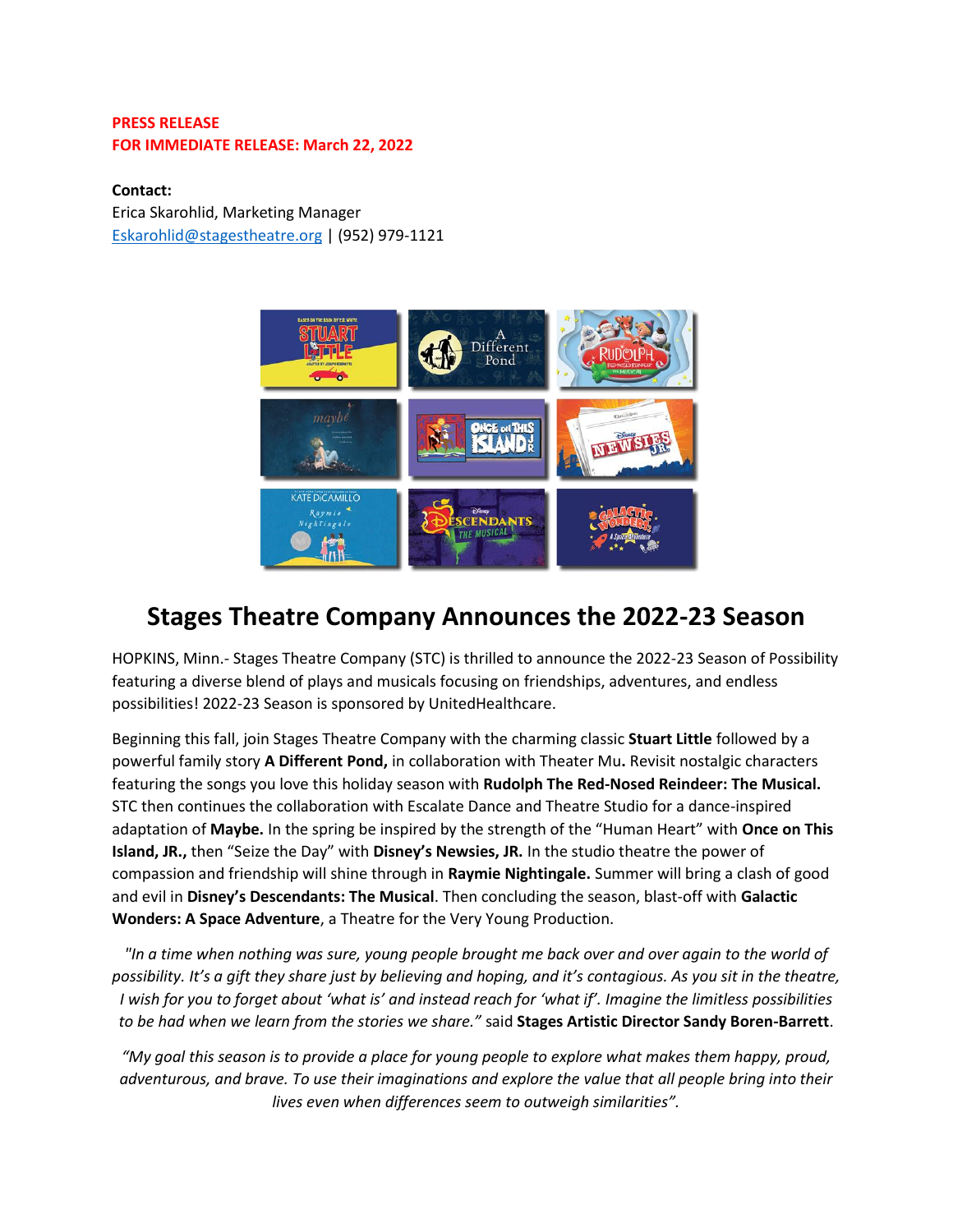## **2022-2023 SEASON PRODUCTIONS:**

## **STUART LITTLE**

*Based on the Book by E.B. White. Adapted by Joseph Robinette.* **September 16-October 16, 2022 (All Ages)**

Watch this loveable classic come to life! Escapades and antics ensue as an easy-going mouse named Stuart navigates New York City and the world of people with his ordinary human family. A charmingly theatrical rendering of the endearing book by E.B White, the author of Charlotte's Web.

*Produced by special arrangement with THE DRAMATIC PUBLISHING COMPANY of Woodstock, Illinois.*

#### **A DIFFERENT POND**

*Based on the book by Bao Phi. Play written by Jessica Lu'u Pelletier.* **September 30-October 23, 2022 (All Ages)**

A powerful story of a Vietnamese family carving out a new life in Minnesota, makes its world premiere this fall. On the pre-dawn shores of a Minneapolis lake a young boy and his dad fish for food, unfurling a tale about immigration, straddling cultures old and new, and a family facing daily struggles together. An unforgettable story based on the Caldecott winning memoir by celebrated, local poet, Bao Phi. Play written by Jessica Lu'u Pelletier. In collaboration with Theater Mu.

About Theater Mu: Theater Mu is the second largest Asian American theater company in the nation. Founded in 1992, Mu's continuing goal to celebrate and empower the Asian American community through theater is achieved through mainstage productions, emerging artist support, and educational outreach programs. Theater Mu is a member of the Consortium of Asian American Theaters & Artists, as well as a member of the Twin Cities Theatres of Color Coalition, proudly standing alongside New Native Theatre, Pangea World Theater, Penumbra Theatre, and Teatro Del Pueblo.

*A Different Pond by Bao Phi is produced with the permission of the publisher, Capstone.*

#### **RUDOLPH THE RED-NOSED REINDEER: THE MUSICAL**

*Based on the animated television special "Rudolph the Red-Nosed Reindeer" adapted from the story by Robert L. May and the song by Johnny Marks. Music and Lyrics by Johnny Marks Script Adaptation by Robert Penola. Originally produced, directed and conceived by Jeff Frank and First Stage. Arrangements by Timothy Splain. Orchestrations by William C. White.*

#### **November 18-December 27, 2022 (All Ages)**

Based on the animated television special "Rudolph the Red-Nosed Reindeer" adapted from the story by Robert L. May and the song by Johnny Marks featuring all the characters and songs you love. The timeless tale of misfits, flying reindeer, an abominable snow monster, and tons of Holly Jolly and Jingle, Jingle, Jingle.

*Rudolph the Red-Nosed Reindeer and all related elements © and TM under license to Character Arts, LLC.*

#### **MAYBE**

*Based on the Book Written by Kobi Yamada. Illustrated by Gabriella Barouch. Script by Cristina Pippa. Music & Lyrics by Sharon Kenny.*

**January 13-February 12, 2023 (All Ages)**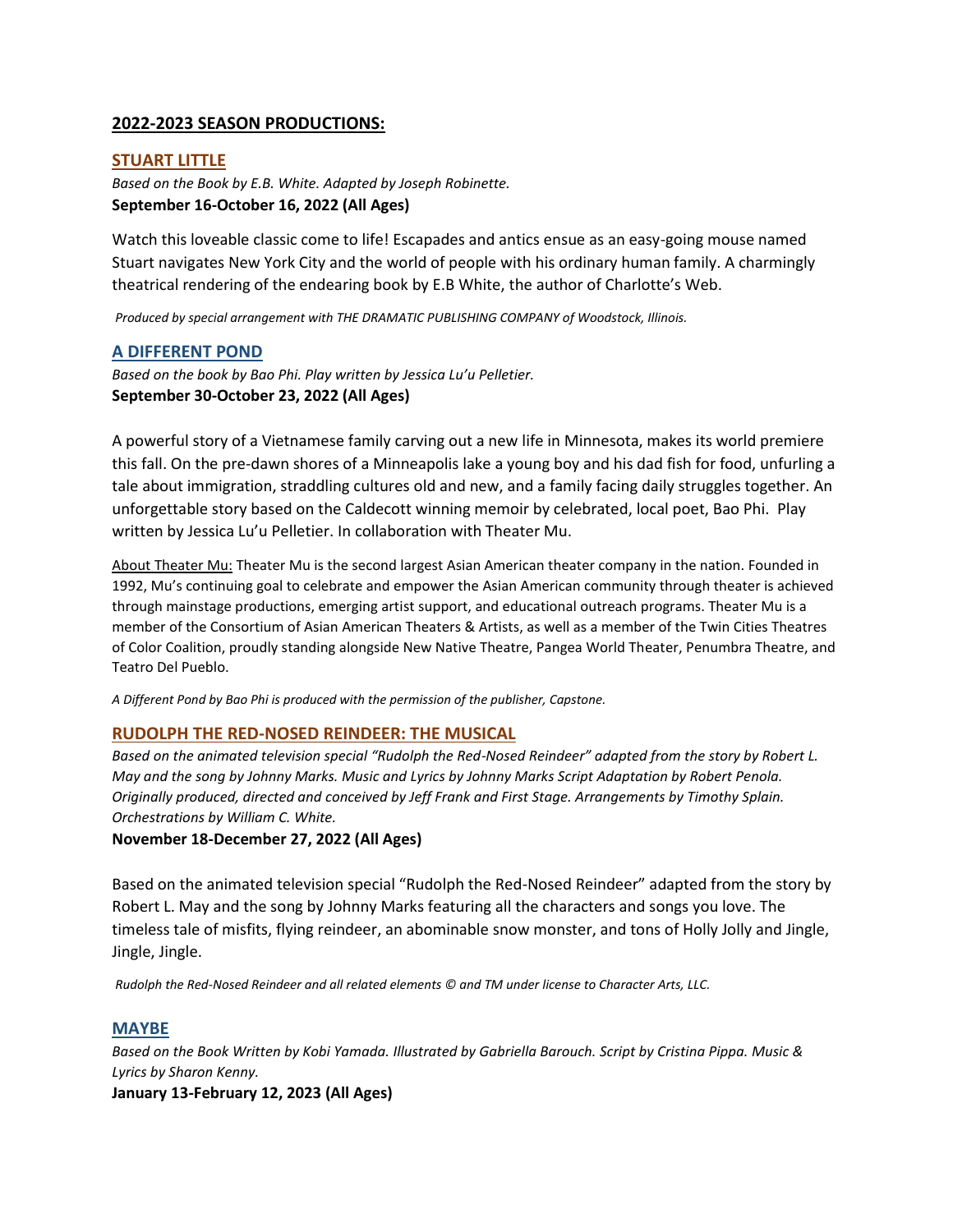Celebrating the 10<sup>th</sup> year collaborating with Escalate Dance and Theatre Studio, Maybe is a danceinspired, original musical about the magical, immeasurable possibilities that make up who we are and what we can do. From the award-winning author of What Do You Do with An Idea? comes the story of everything that makes us unique.

About Escalate Dance and Theatre Studio: Founded in 2004 by Owner and Director, Ann Marie Omeish. Ann Marie took her love for theatre and dance and fueled what has become one of the most thriving and active dance studios in the Northwest Suburbs! Ann Marie's vision for the studio is to create a place where all levels, ages, and abilities were welcomed and appreciated. Escalate offers top notch training in a fun and supportive environment!

*Maybe by Kobi Yamada is produced with the permission of the publisher, Compendium, Inc.*

## **ONCE ON THIS ISLAND, JR**

*Book by Lynn Ahrens. Lyrics by Lynn Ahrens. Music by Stephen Flaherty. Based on "My Love, My Love" by Rosa Guy.* **March 3-19 (Ages 7 and up)**

A Calypso-flavored score weaves through this heart-filled tale that tests the strength of love against the power of prejudice. A 60-minute, young-audience adaptation of the Tony-nominated Broadway musical packed with catchy songs and non-stop dance.

*ONCE ON THIS ISLAND JR Is presented through special arrangement with Music Theatre International (MTI). All authorized performance materials are also supplied by MTI. www.mtishows.com*

## **DISNEY'S NEWSIES, JR**

*Music by Alan Menken. Lyrics by Jack Feldman. Book by Harvey Fierstein. Based on the Disney Film Written by Bob Tzudiker and Noni White. Originally Produced on Broadway by Disney Theatrical Productions.* **April 14-May 14, 2023 (Ages 4 and up)**

Young newspaper sellers on the streets of New York City unite against powerful publishers to protest unfair conditions and fight for what's right. Inspired by the real-life Newsboy Strike of 1899, this rousing 60-minute version of the 2012 Broadway musical based on the 1992 film is filled with song, dance, spirit, and heart.

*Disney's Newsies JR. is presented through special arrangement with Music Theatre International (MTI). All authorized performance materials are also supplied by MTI. www.MTIShows.com*

## **RAYMIE NIGHTINGALE**

*Based on the book: RAYMIE NIGHTINGALE. © 2016 by Kate DiCamillo. Originally published by Candlewick Press. Used with permission by Pipin Properties, Inc. Play written by Jeannine Coulombe.*

## **April 28-May 21, 2023 (Ages 7 and up)**

Florida, 1975. A trio of friends embark on a dizzying adventure fraught with humor, poignant revelations, and the Little Miss Florida Tire Competition to discover that compassion can overcome life's biggest obstacles. Based on the first novel in Kate DiCamillo's award-winning trilogy.

## **DISNEY'S DESCENDANTS: THE MUSICAL**

*Book by Nick Blaemire. Additional lyrics by Nick Blaemire. Music Adaptation by Madeline Smith. Vocal and Incidental Arrangements Madeline Smith. Orchestrations by Matthew Tishler. Music Produced by Matthew Tishler.*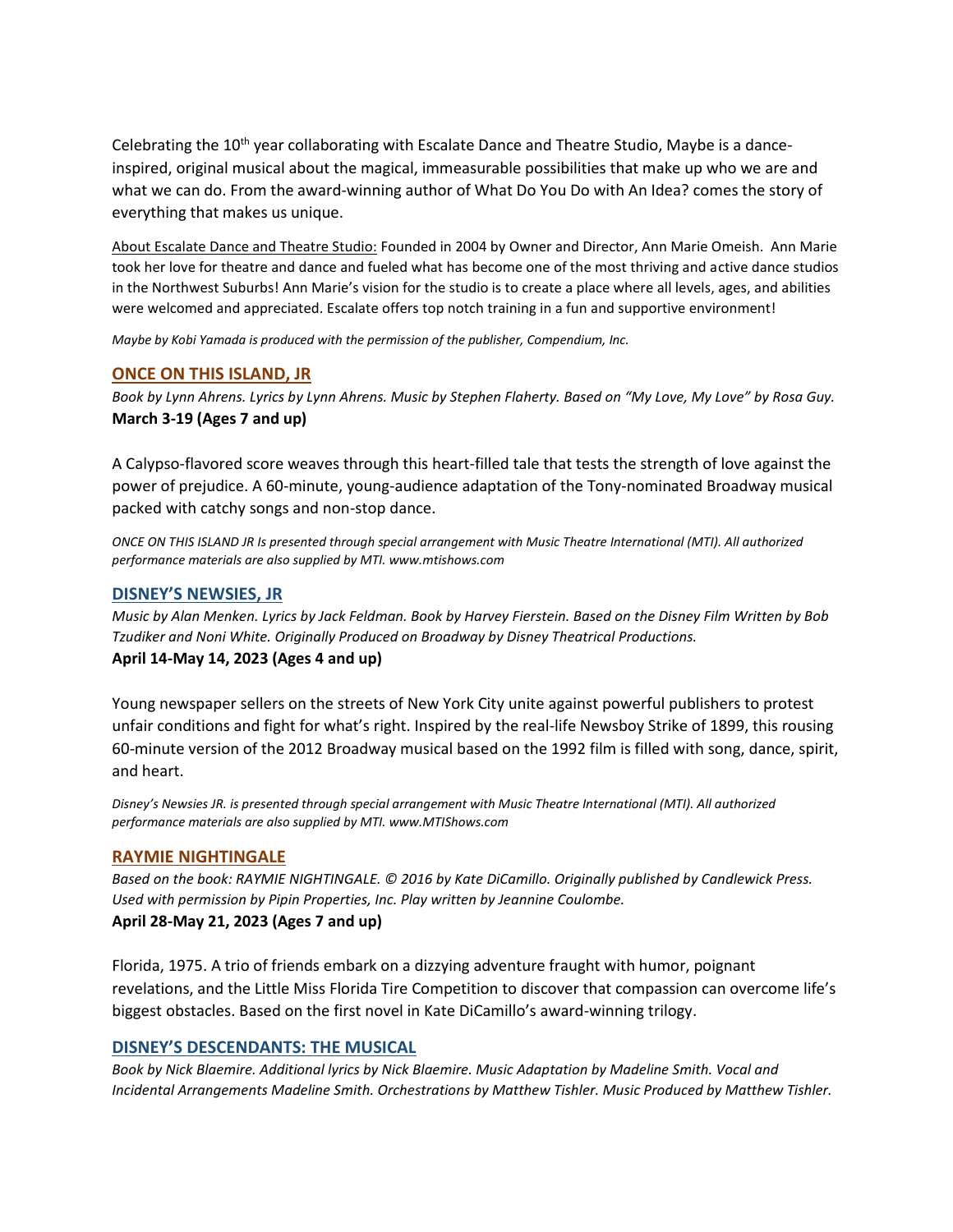*Music Adaptations, Vocal and Incidental Arrangements by Madeline Smith. Orchestrations and Music Produced by Matthew Tischler. Based on the Disney Channel Original Movies. Written by Josann McGibbon and Sara Parriott* **June 16-July 30, 2023 (All Ages)**

A chance at redemption sends the troublemaking offspring of Disney's evil villains to school with the children of their sworn enemies. Do they carry on their parents' wicked ways, or do they learn to be good? The generational match-up features beloved characters and hit songs from the popular Disney Channel films.

*DISNEY'S DESCENDANTS is presented through special arrangement with Music Theatre International (MTI). All authorized performance materials are also supplied by MTI[. www.mtishows.com](http://www.mtishows.com/)*

## **GALACTIC WONDERS: A SPACE ADVENTURE**

## **August 2-20, 2023 (Ages 0-5)**

Suit up for an interactive galactic adventure! Discover comets, planets, shooting stars, and other celestial surprises in this immersive, multi-sensory production created for our youngest patrons. Theatre for the Very Young is an interactive experience where the audience participates in telling the story. With the use of props, music-making, and multi-sensory activities that have been carefully designed for our youngest audience members. Theatre for the Very Young immerses children in the production. A unique and engaging way to introduce theatre and storytelling to children aged 0-5.

#### \*\*\*\*\*\*\*\*\*\*\*\*\*\*\*\*\*\*\*\*\*\*\*\*\*\*\*\*\*\*\*\*\*\*\*\*\*\*\*\*\*\*\*\*\*\*\*\*\*

To purchase season tickets and individual tickets, please go online to www.stagestheatre.org or call the Box Office at (952) 979-1111, option 4, Tuesday through Saturday from 12N to 6PM.

- **MARCH 22:** School Group tickets and Season tickets go on sale at 12 Noon.
- **MARCH 25:** Individual tickets go on sale at 12 Noon.

## **Ticket Information for the 2022-2023 Season**

- **Individual Tickets:** \$16 for adults; \$14 for children/students (ages 2-17) and seniors (60+). Lap passes are available in lieu of a designated seat for \$5 (ages 1-4) and free (children under 12 months).
- **Rudolph the Red-Nosed Reindeer: The Musical**.: \$25 for adults; \$21 for seniors (60+); \$18 for children/students (ages 2-17). Lap passes are available in lieu of a designated seat for \$5 (ages 1- 4) and free (children under 12 months).
- **Galactic Wonders: A Space Adventure pricing**: \$16 for adults; \$14 for children/students (ages 1- 17) and seniors (60+). Lap passes are available in lieu of a designated seat for free (children under 12 months).
- **Group Tickets:** Group pricing is available for groups of 10 or more to all productions. Reservations are available by calling our Group Sales Manager (952) 979-1119 or filling out the form online[: https://www.stagestheatre.org/group-tickets/](https://www.stagestheatre.org/group-tickets/)
- **Subscribe and save!** Personalize your theater-going experience with a 10 or 20 Flex Pass and choose your shows as the season moves along. If you already have 3 or 4 shows on your MUST SEE list then Create Your Own Package and secure dates and times early. New this season is an